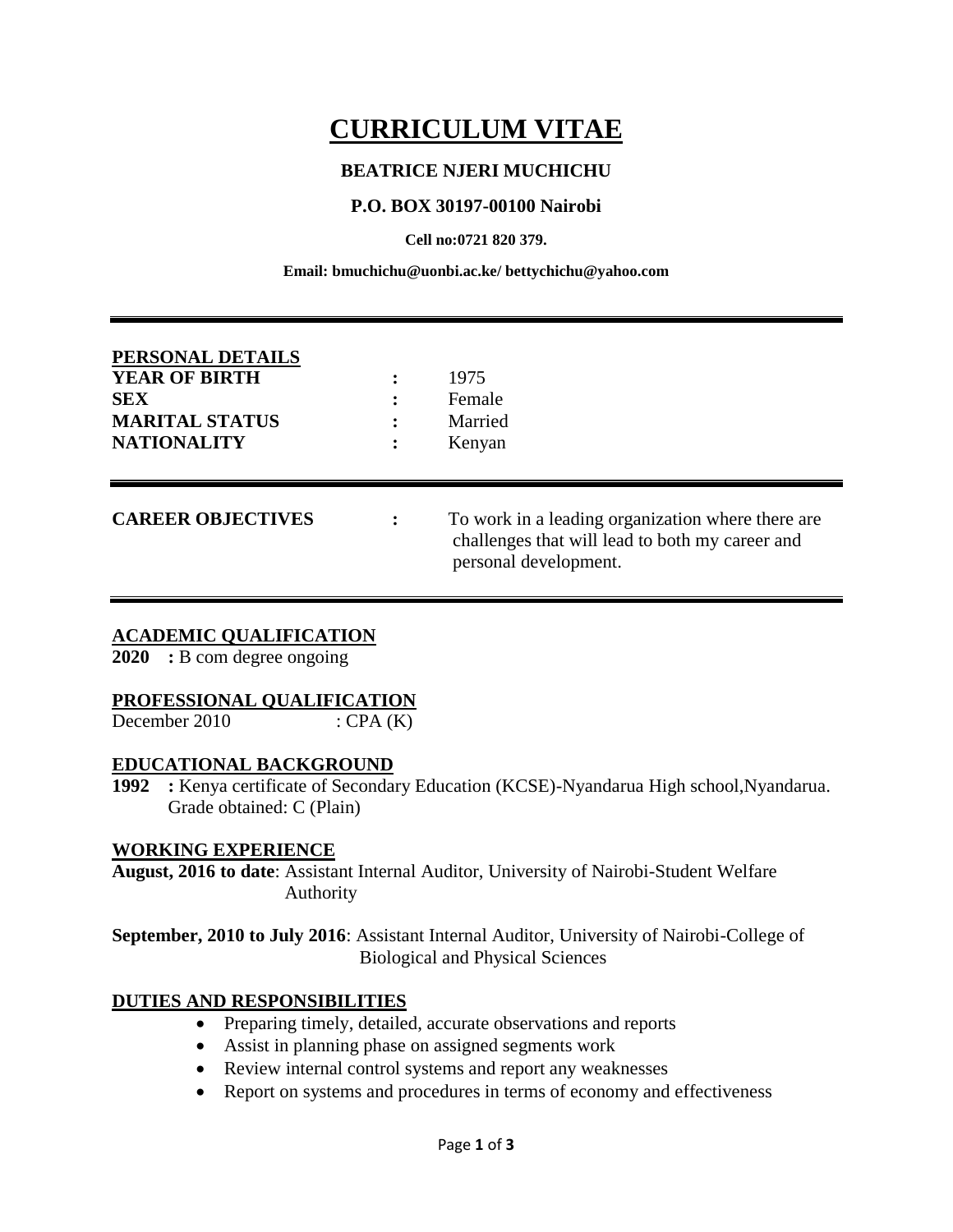- Undertake special audit investigations and report findings
- Review internal controls in revenue collections and accountings
- Ensure University assets, supplies, stores are appropriately recorded in the relevant registers, maintained and kept safely
- Participate in end of year stock taking and board of survey
- Checking bank reconciliations
- Verifying payments and procurement documents

# **February, 2010 to August, 2010:**University of Nairobi Central Stores

# **DUTIES AND RESPONSIBILITIES**

- Processing of suppliers payments
- Monitoring price changes and updating the price schedules
- Preparing quotation for goods ordered
- Maintaining stock records
- Preparing monthly Financial Reports
- Monitoring stock levels to ensure optimum stock levels are kept
- Issuing of pro-forma invoices

**1998 to January, 2010**: Accounts Assistant, University of Nairobi-College of Agriculture and Veterinary Sciences

#### **DUTIES AND RESPONSIBILITIES**

- Collecting and banking revenue
- Processing cheques
- Processing cash and cheque payments
- Preparing invoices
- Maintaining Income Generating Units ledger
- Preparing monthly Income and Expenditure Statements
- Preparing Journal Entries
- Maintaining Creditors Ledger
- Maintaining Debtors Ledger
- Maintaining Cash Book
- Preparing Bank Reconciliation Statements
- Maintaining Official Advances Register
- Operating Petty cash
- Processing payments

# **OTHER TRAININGS**

 **1998 to 1999 :** Computer training at the University of Nairobi

- $Ms$ -Excel
- $\blacksquare$  Ms-Word
- **Windows 1995**
- Sage ACCPAC